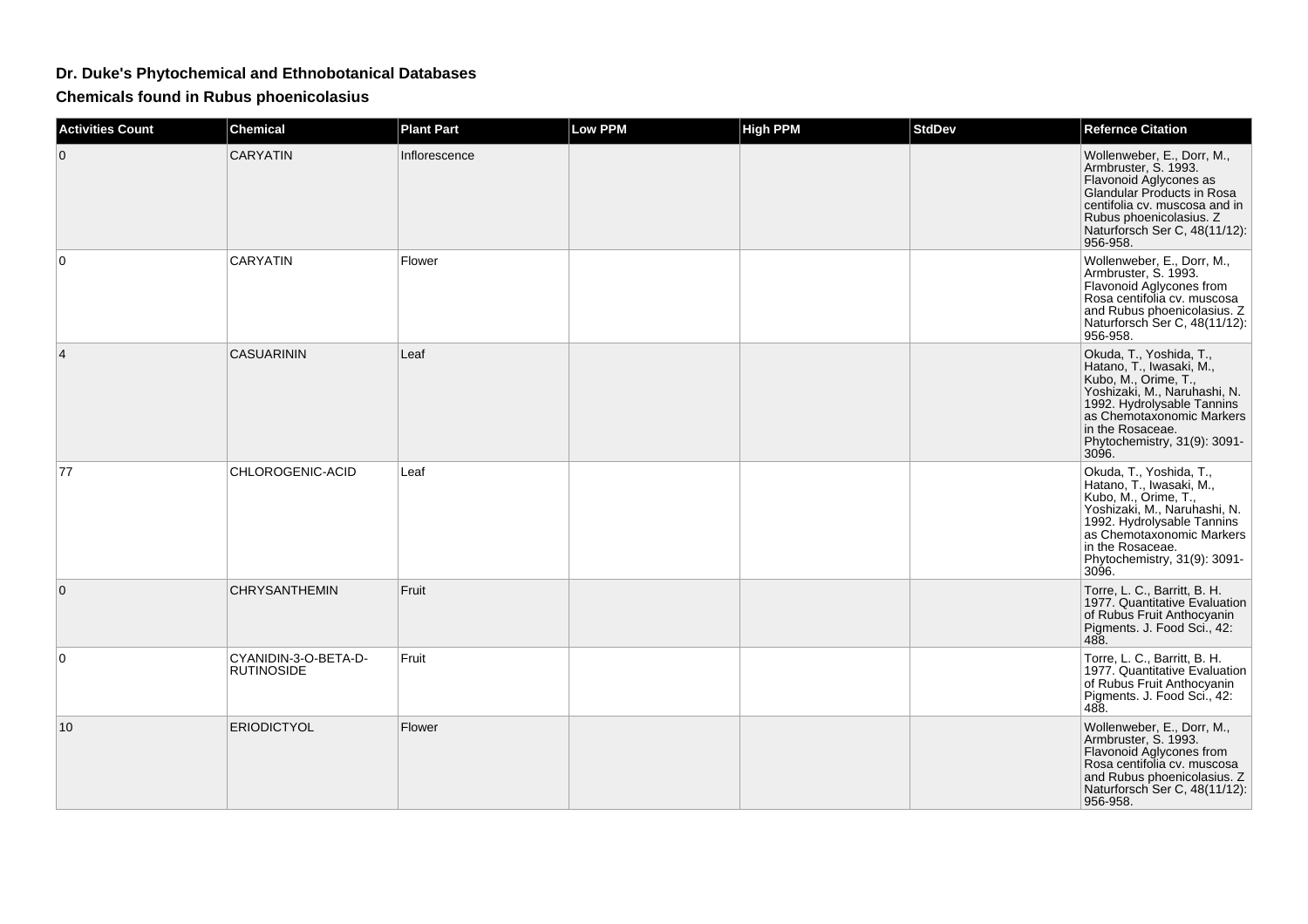| <b>Activities Count</b> | <b>Chemical</b>                         | <b>Plant Part</b> | <b>Low PPM</b> | <b>High PPM</b> | <b>StdDev</b> | <b>Refernce Citation</b>                                                                                                                                                                                                                                                                              |
|-------------------------|-----------------------------------------|-------------------|----------------|-----------------|---------------|-------------------------------------------------------------------------------------------------------------------------------------------------------------------------------------------------------------------------------------------------------------------------------------------------------|
| $\mathbf 0$             | ERIODICTYOL-7-METHYL-<br><b>ETHER</b>   | Flower            |                |                 |               | Wollenweber, E., Dorr, M.,<br>Armbruster, S. 1993.<br>Flavonoid Aglycones from<br>Rosa centifolia cv. muscosa<br>and Rubus phoenicolasius. Z<br>Naturforsch Ser C, 48(11/12):<br>956-958.                                                                                                             |
| $\mathbf 0$             | <b>ISOKAEMPFERIDE</b>                   | Flower            |                |                 |               | Wollenweber, E., Dorr, M.,<br>Armbruster, S. 1993.<br>Flavonoid Aglycones from<br>Rosa centifolia cv. muscosa<br>and Rubus phoenicolasius. Z<br>Naturforsch Ser C, 48(11/12):<br>956-958.                                                                                                             |
| $\mathbf 0$             | LAMBERTIANIN-C                          | Leaf              |                |                 |               | Tanaka, T., Tachibana, H.,<br>Nonaka, G., Nishioka, I.,<br>Hsu, F.L., Kohda, H.,<br>Tanaka, O. 1993. Tannins and<br>Related Compounds. CXXII.<br>New Dimeric, Trimeric and<br>Tetrameric Ellagitannins,<br>Lambertianins A-D, from<br>Rubus lambertianus, Chem &<br>Pharm Bull, 41(7): 1214-<br>1220. |
| $\mathbf{0}$            | LAMBERTIANIN-D                          | Leaf              |                |                 |               | Tanaka, T., Tachibana, H.,<br>Nonaka, G., Nishioka, I.,<br>Hsu, F.L., Kohda, H.,<br>Tanaka, O. 1993. Tannins and<br>Related Compounds. CXXII.<br>New Dimeric, Trimeric and<br>Tetrameric Ellagitannins,<br>Lambertianins A-D, from<br>Rubus lambertianus. Chem &<br>Pharm Bull, 41(7): 1214-<br>1220. |
| 9                       | PEDUNCULAGIN                            | Leaf              |                |                 |               |                                                                                                                                                                                                                                                                                                       |
| 2                       | QUERCETIN-3'-<br><b>METHYLETHER</b>     | Flower            |                |                 |               | Wollenweber, E., Dorr, M.,<br>Armbruster, S. 1993.<br>Flavonoid Aglycones from<br>Rosa centifolia cv. muscosa<br>and Rubus phoenicolasius. Z<br>Naturforsch Ser C, 48(11/12):<br>956-958.                                                                                                             |
| $\mathbf 1$             | QUERCETIN-3.3'-<br><b>DIMETHYLETHER</b> | Inflorescence     |                |                 |               | Wollenweber, E., Dorr, M.,<br>Armbruster, S. 1993.<br>Flavonoid Aglycones as<br>Glandular Products in Rosa<br>centifolia cv. muscosa and in<br>Rubus phoenicolasius. Z<br>Naturforsch Ser C, 48(11/12):<br>956-958.                                                                                   |